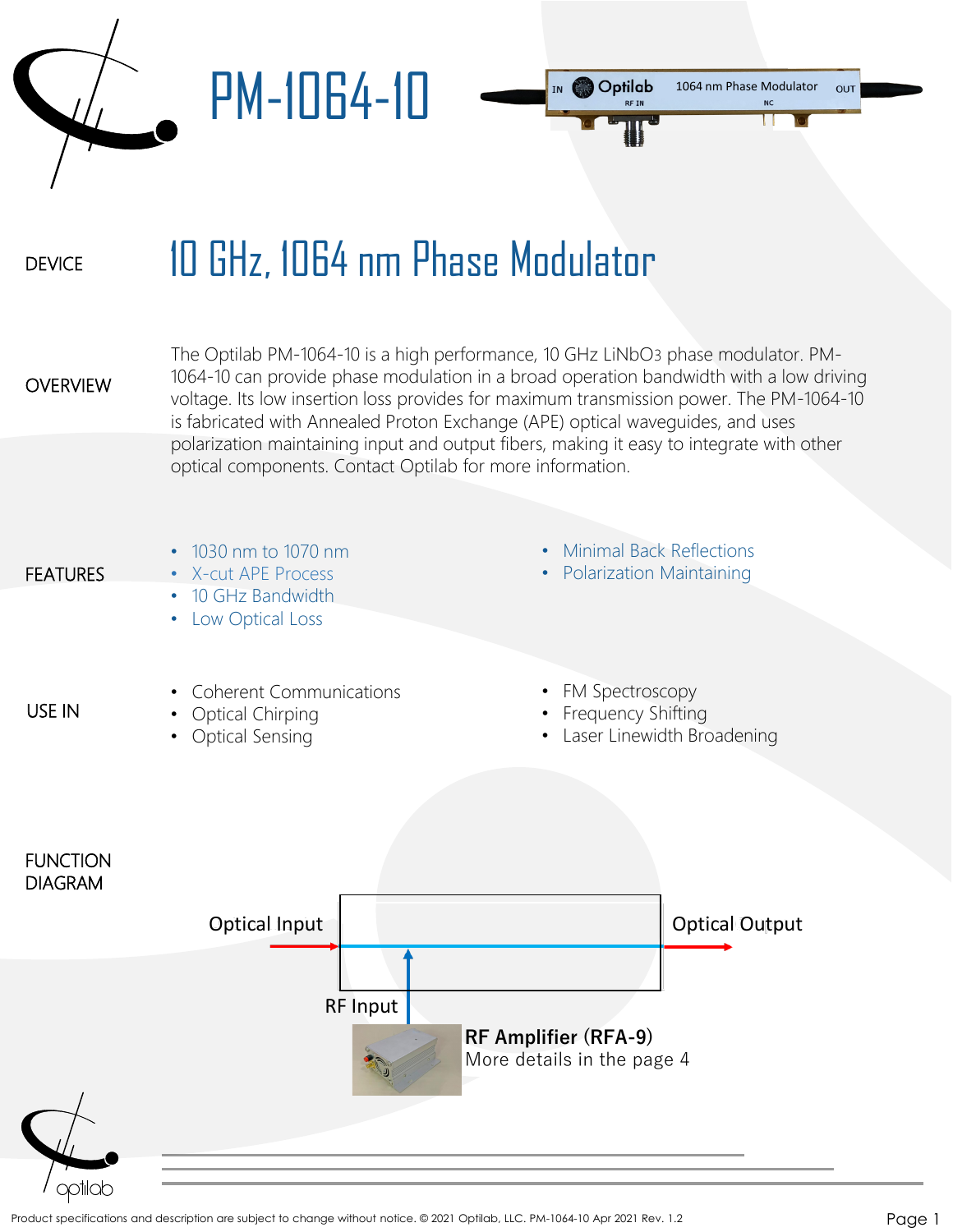

## PM-1064-10

## SPECIFICATIONS

GENERAL

| Input Optical Power                   | 60 mW max                                      |
|---------------------------------------|------------------------------------------------|
| <b>Operating Wavelength</b>           | 1030 nm to 1070 nm                             |
| <b>Insertion Loss</b>                 | 3.0 dB typical, 3.5 dB max                     |
| Chip Polarization Extinction Ratio    | $>$ 60 dB                                      |
| Pigtail Polarization Extinction Ratio | $\geq 20$ dB                                   |
| Process                               | Proton Exchange                                |
| <b>Optical Return Loss</b>            | $\geq 30$ dB                                   |
| $S_{21}$ Bandwidth                    | 7 GHz min, 10 GHz typical @ -3 dB              |
| S <sub>11</sub> Return Loss           | $\le$ -10 dB @ 10 GHz                          |
| $V\pi$                                | 6.8 V typical @ 1 GHz<br>10 V typical @ 10 GHz |
| <b>RF Input Power</b>                 | +27 dBm max                                    |
| Impedance                             | 50 Q typical                                   |

| <b>MECHANICAL</b> |  |
|-------------------|--|
|                   |  |

| <b>Operating Temperature</b> | $-55^{\circ}$ C to + 75 $^{\circ}$ C     |  |
|------------------------------|------------------------------------------|--|
| <b>Storage Temperature</b>   | $-60$ $^{\circ}$ C to $+90$ $^{\circ}$ C |  |
| <b>Operating Humidity</b>    | 0% to 90% Relative Humidity              |  |
| Input Fiber                  | Panda, PM 980                            |  |
| Output Fiber Type            | Panda, PM 980                            |  |
| <b>Input Connector</b>       | PM FC/APC, others available              |  |
| <b>Output Connector</b>      | PM FC/APC; others available              |  |
| <b>RF Port Connectors</b>    | K Connector                              |  |
| Cabling                      | 900 µm tubing                            |  |
| <b>Dimension</b>             | $3.783''$ x 0.981" x 0.640"              |  |
|                              |                                          |  |

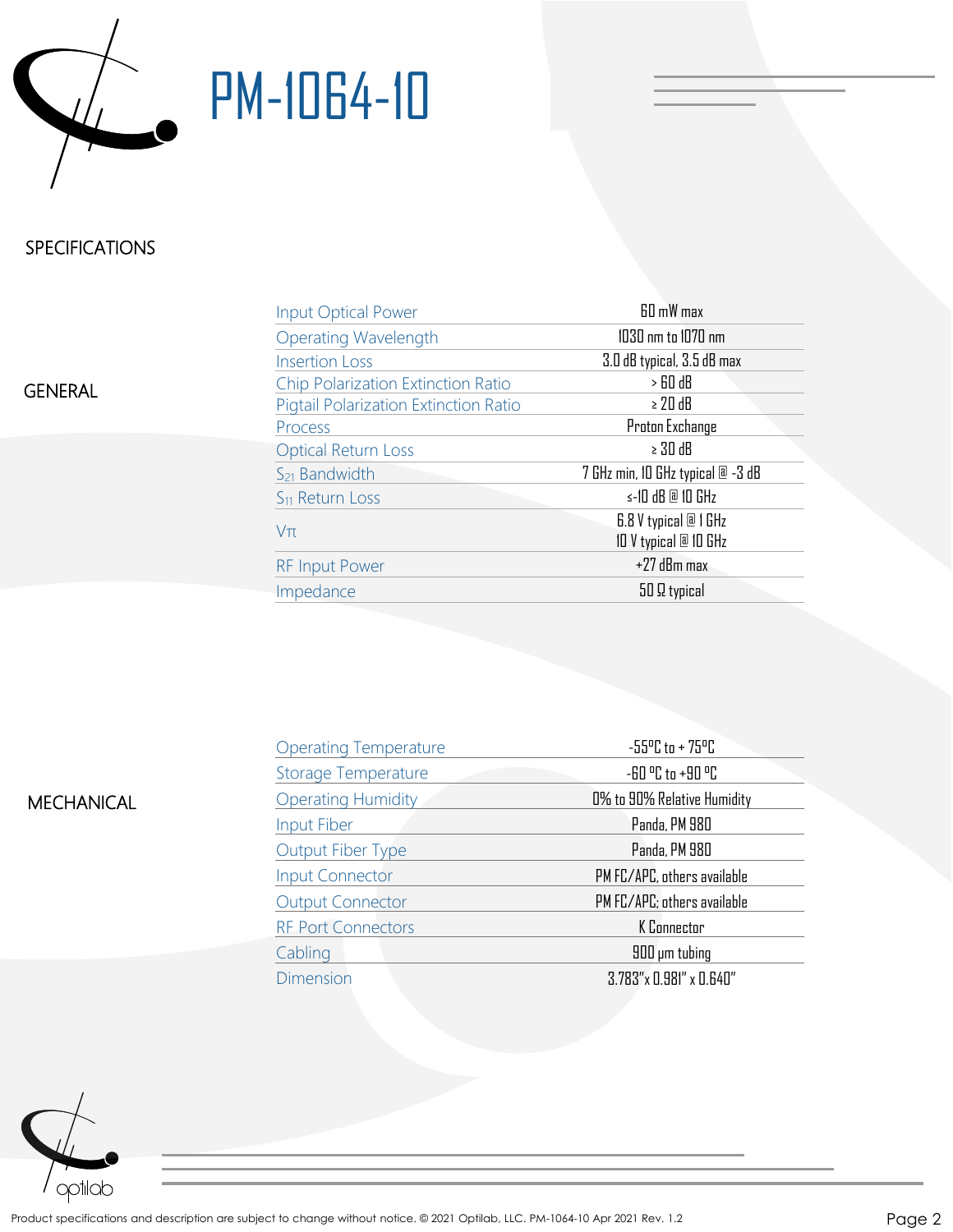

PM-1064-10